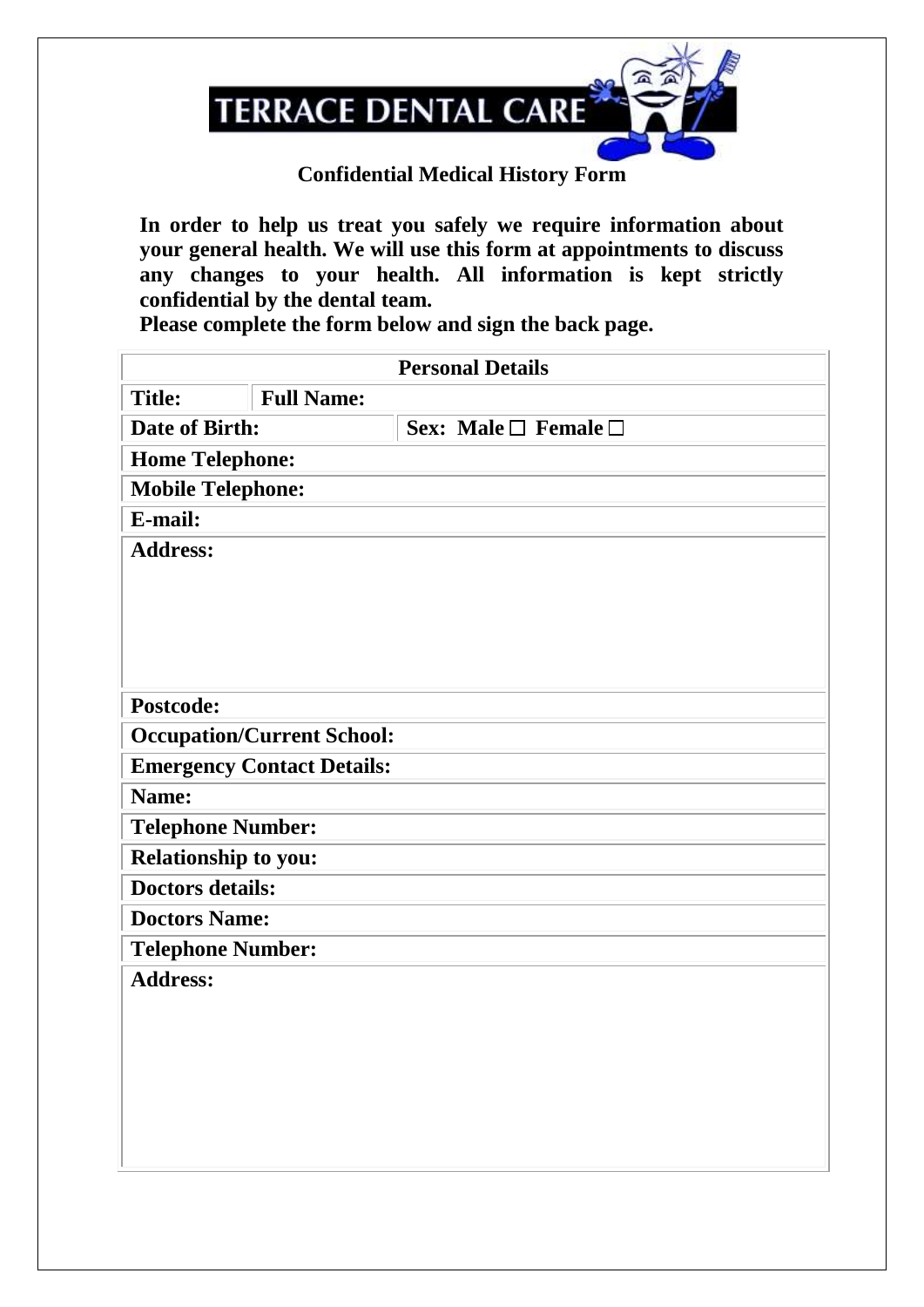| Do you or have you suffered from any of the following?  |                                   |  |  |  |  |
|---------------------------------------------------------|-----------------------------------|--|--|--|--|
| Asthma $\square$                                        | High/low blood pressure $\Box$    |  |  |  |  |
| <b>Bronchitis</b> $\Box$                                | Migraines $\Box$                  |  |  |  |  |
| Diabetes $\Box$                                         | Angina $\square$                  |  |  |  |  |
| Epilepsy $\Box$                                         | Heart disease $\Box$              |  |  |  |  |
| Fainting $\square$                                      | <b>Heart attack</b> $\Box$        |  |  |  |  |
| <b>Blackouts</b> $\Box$                                 | Heart surgery $\Box$              |  |  |  |  |
| Giddiness $\square$                                     | Replacement heart valve $\square$ |  |  |  |  |
| Stroke $\square$                                        | Hepatitis $\Box$                  |  |  |  |  |
| Hip/Knee replacement $\Box$                             | Jaundice $\square$                |  |  |  |  |
| <b>Pacemaker</b> $\Box$                                 | Tuberculosis $\Box$               |  |  |  |  |
| Sinus problems $\Box$                                   | Rheumatic fever $\Box$            |  |  |  |  |
| Arthritis $\Box$                                        | HIV/AIDS                          |  |  |  |  |
| Kidney disease $\Box$                                   | Liver disease $\square$           |  |  |  |  |
| I do not/have not suffered from any of the above $\Box$ |                                   |  |  |  |  |

**If yes to any of the above conditions please give details below:**

**Have you ever taken any of the following bisphosphonate medication? (Alendronic acid, Fusamax, Fosavance, Didronel, Disodium Etidronate, Disodium Pamidronate, Aredia, Ibandronic acid, Bondronat, Bonviva,**  Risedronate Sodium, Actonel, Sodium Clodronate) Yes □ No □

Do you carry a medical warning card? Yes  $\square$  No  $\square$ **Do you suffer from bruising/persistent bleeding following injury/tooth extraction/surgery?** Yes  $\square$  No  $\square$ **Have you ever had blood refused by the blood transfusion service?**  $Yes \Box No \Box$ 

**Have you ever had a bad reaction to a general or local anaesthetic?**  $Yes \Box No \Box$ 

Are you pregnant/possibly pregnant? Yes  $\square$  No  $\square$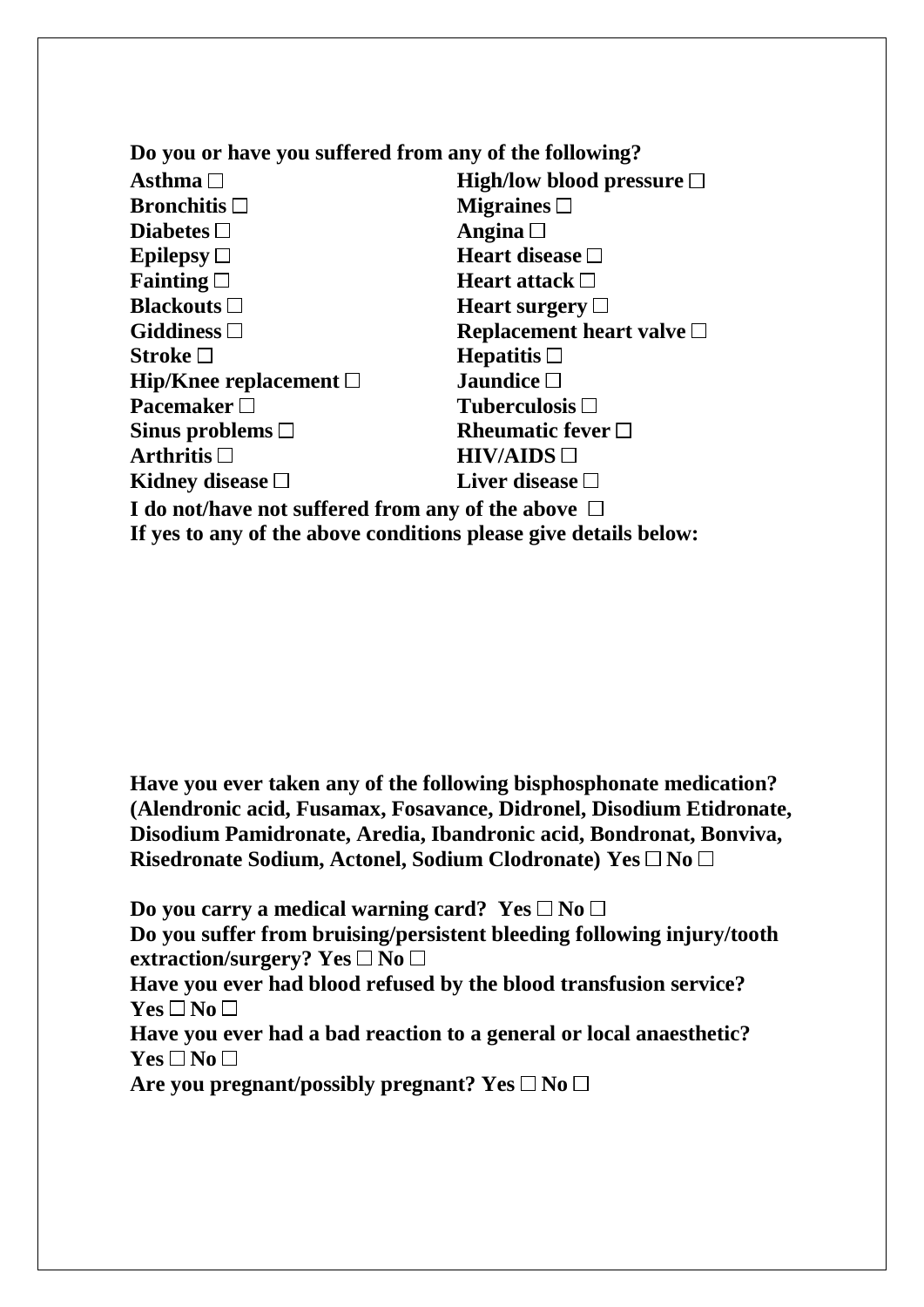**Are you currently receiving treatment from a hospital/doctor/clinic?**   $Yes \Box No \Box (Please give details)$ 

**Are you taking any prescribed medications?**   $Yes \Box No \Box (Please list in the space below)$ 

**Have you ever had treatment that required you to be in hospital?**   $Yes \Box No \Box (Please give details)$ 

**Have you suffered from any serious illness or infectious disease?**   $Yes \Box No \Box (Please give details)$ 

**Do you have any allergies (medicines/latex/food etc)?**   $Yes \Box No \Box (Please give details)$ 

**Smoking Do you smoke any tobacco products (or have you in the past)?**  $Yes \Box No \Box In$  Past  $\Box$  **times per day** 

**Do you chew tobacco, pan, gutkha or supari (or have you in the past)?**  $Yes \Box No \Box In \; Past \Box$  **times per day.** 

**Alcohol How many units of alcohol do you drink in a week? \_\_\_\_\_units (A unit is half a pint of lager, a single measure of spirits or a single glass of wine)**